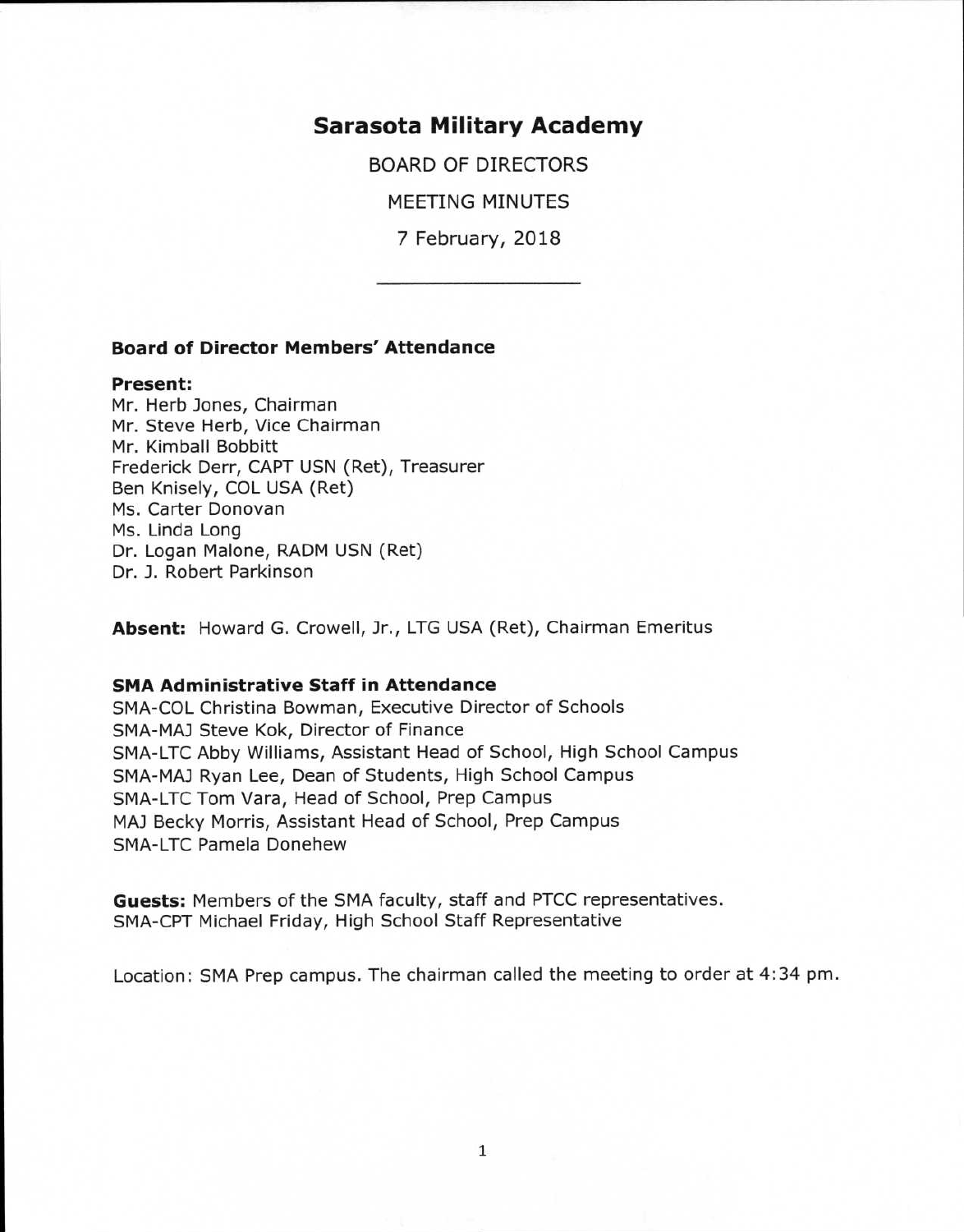# **Motion to Approve the Minutes from the 6 December, 2017 meeting:**

Chairman Jones motioned for approval of the 6 December, 2017 minutes; Dr. Malone seconded the motion and the board unanimously approved with the correction noted.

**Executive Director of School's Report:** A read-ahead report was provided by SMA-COL Bowman and enrollment was reviewed. Enrollment acceptance will be sent via email and will be the first year for on-line submissions as well as a welcome video from cadet ambassadors.

The technology pilot will begin in approximately one month with iPads provided to three high school and three Prep classes. Ms. Donovan asked about a cost analysis related to the purchase of the iPads vs. the cost of leasing. SMA-COL Bowman asked if Ms. Linda Long would be willing to participate in gathering information from the pilot program. The program would begin in the 2018-2019 school year and Ms. Long agreed to assist.

**Human Resources Manager Report:** SMA-MAJ Denise Harper provided a readahead report on the hiring process and her progress to date.

**SMA Prep Head of School Report:** SMA-LTC Tom Vara provided a read-ahead report and progress to date. SMA-LTC Vara reported the results from the second diagnostic testing cycle. Ms. Donovan asked if he was able to analyze test results to see where issues were. SMA-LTC Vara responded that the test does show where shortfalls are specifically and early intervention is helping. He also stated that the iReady program has been helpful.

**SMA High Head of School Report:** SMA-COL Bowman provided a read-ahead report. COL Ben Knisely expressed concerns about the number of computers for testing. SMA-COL Bowman and SMA-LTC Vara both agreed computers were needed at both schools. SMA-COL Bowman stated that the computers used for the pilot program can assist with testing and that the Florida Department of Education plans to gradually phase in paper-based testing. SMA-COL Bowman also stated that the schedule will stay as a 4x4 hybrid schedule.

Vice-Chairman Herb asked about the graduation ceremony to which SMA-COL Bowman replied that graduation will be at Bayside on SR64 and identified the guest speaker as alumnus, Kaisen Mitchell.

**SMA Prep Athletics:** SMA-COL Vara provided a read-ahead report from SMA-MAJ AJ Brown. SMA-LTC Vara mentioned a successful first semester sports ceremony. This was the first time honoring students in sports in this fashion.

**SMA HS Athletics:** A read-ahead report was provided by Athletic Director Amy Mazner. Coach Mazner stated that every event gets better with the soccer girls going to regionals and four runners going to states with two looking very promising. She mentioned how she acquired very good coaches and foresees sports doing very well in the future.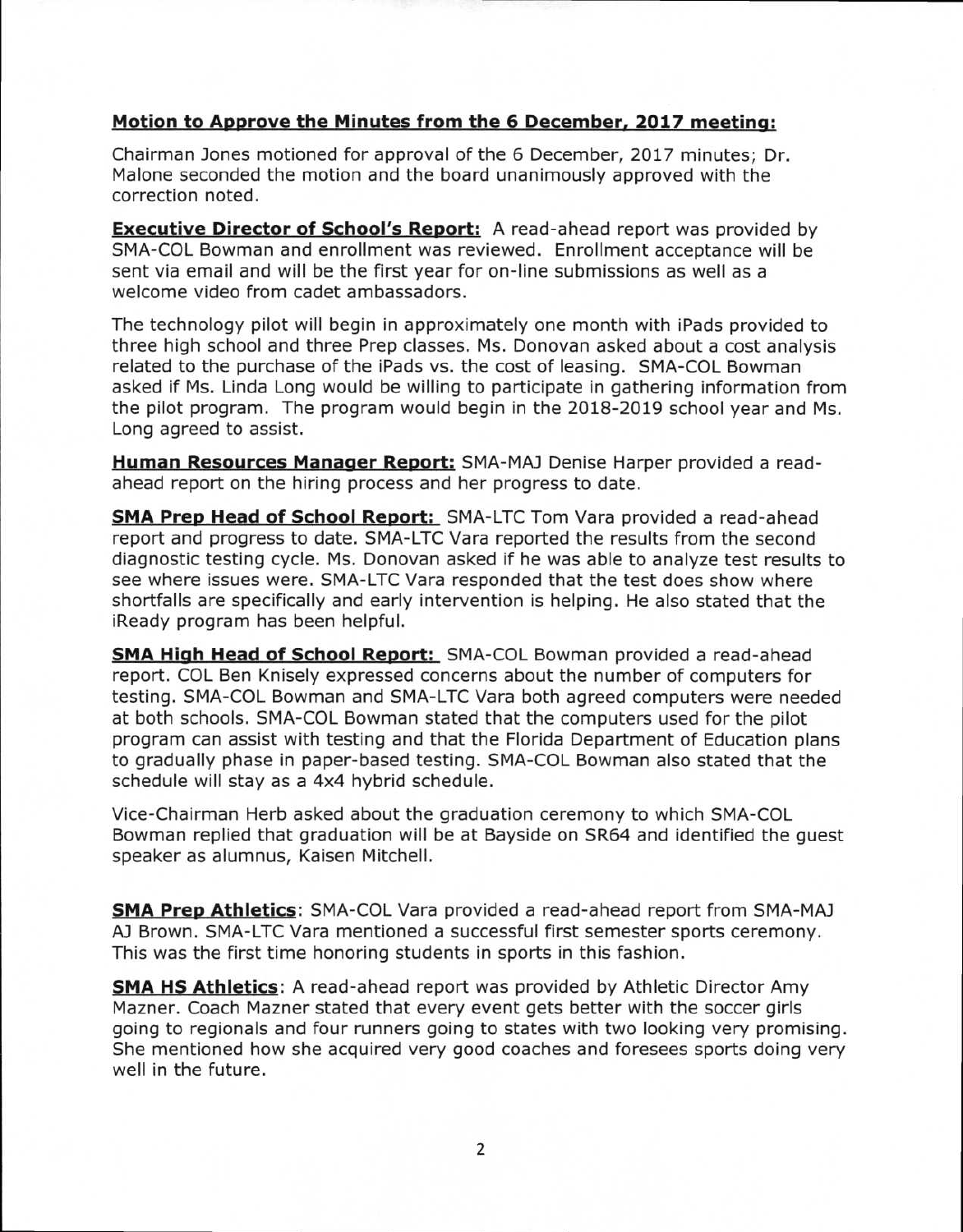**Staff Representatives:** SMA-CPT Michael Friday provided and presented a readahead report for the high school. SMA-CPT Terri Davis provided a read-ahead report for Prep.

**SAI/Commandant's Report:** A read-ahead report was provided by COL Ryan. Chairman Jones asked about the status of the final draft of the JROTC fact sheet. SMA-COL Bowman responded that revisions are being made with COL Ryan and will be prepared for the next board meeting.

**IB Report:** SMA-LTC Pamela Donehew provided a read-ahead IB report. She included a spreadsheet of colleges and scholarships of our graduates.

**Treasurer's Report:** CAPT Frederick Derr provided a read-ahead report. He mentioned the new school bus has arrived and will be placed in service the following week. SMA will now own six busses for five routes which will leave the oldest bus as a spare.

CAPT Derr announced receiving the 1.5 Millage funds and expressed the need to prioritize how it will be spent. SMA-MA3 Kok stated the district's news release on 5 February of a two year district wide pay raise that will be retroactive to this school year. SMA-MAJ Kok reviewed the salary increases and recommended parallel increases for the Academy employees.

Vice-Chairman Herb motioned to authorize the salary increase retroactively to August 2017 to match the district salary revisions; COL Knisely seconded the motion and the board unanimously approved.

**PTCC Report:** SMA-CPT Weaver provided a read-ahead report for the High School and a report for the Prep was provided.

### **Chairperson's Report:** N/A

#### **Old Business:** N/A

**New Business:** SMA-COL Bowman announced that Dr. Robin Livingston has resigned in order to accept a position with Suncoast Polytech High School. SMA-COL Bowman is consulting with Dr. Wendy Katz in order to complete a site analysis for the high school campus. Results from meetings with staff, parents and cadets will be compiled and presented to SMA-COL Bowman which will allow the Academy to focus on specific attributes for the new Head of School. SMA-COL would like to complete the hiring process no later than May 2018. Chairman Jones thanked Dr. Livingston for all her hard work and wishes her well.

### **Comments:** N/A

The next Board of Directors' meeting will be held on Wednesday, 7 March, 2018 at 2:30 pm at the high school conference room. The next SMA Foundation Board meeting will be held on Wednesday, 7 March, 2018 at 1:00 pm at the high school conference room. The chairman adjourned the meeting at 5:45 pm.